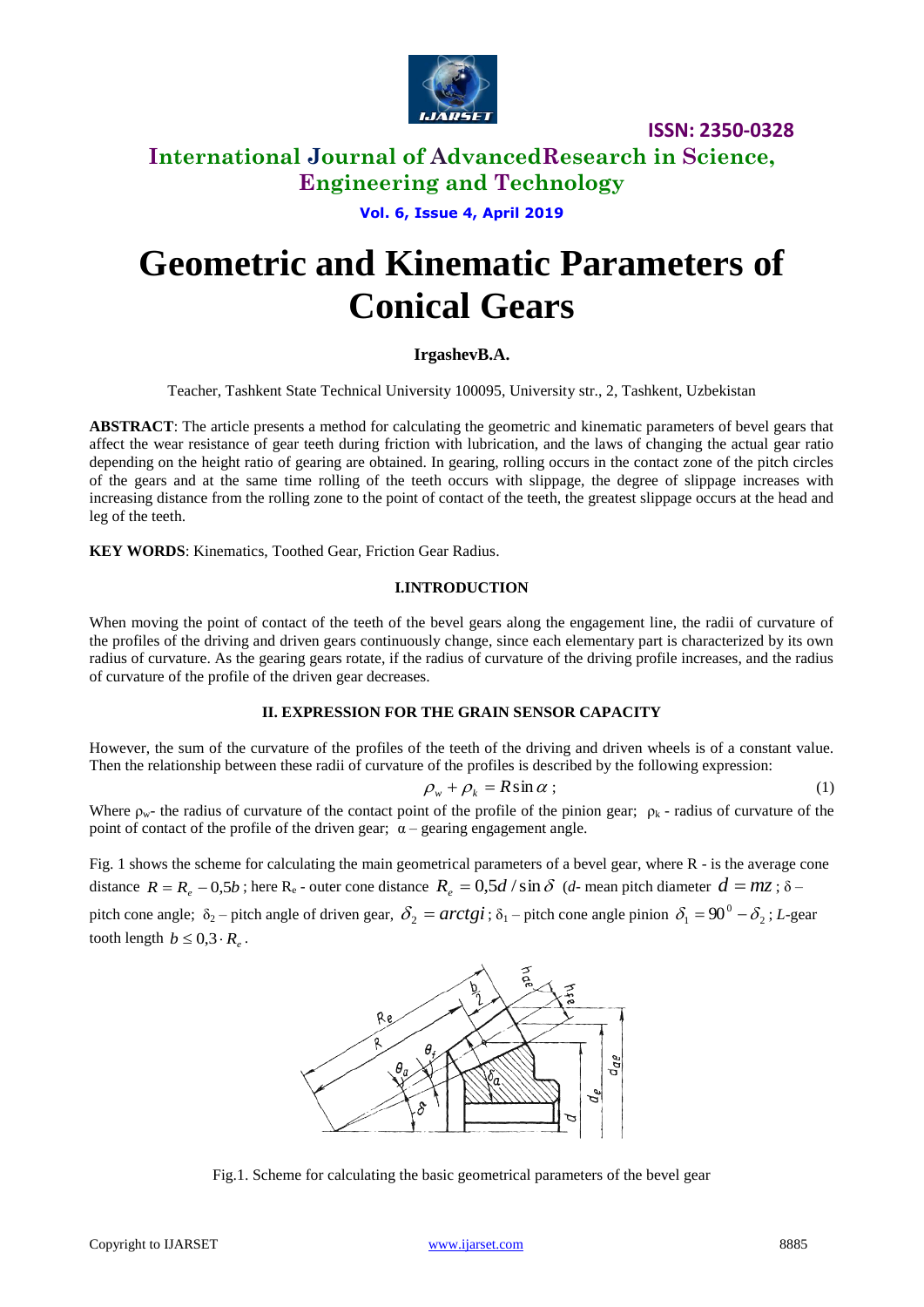

### **ISSN: 2350-0328 International Journal of AdvancedResearch in Science,**

## **Engineering and Technology**

### **Vol. 6, Issue 4, April 2019**

In the pole of the gearing, where rolling occurs without slipping, the ratio of the radii of curvature of the drive and driven profiles is:

$$
\frac{\rho_w}{\rho_k} = \frac{1}{i}
$$

where  $i$  – the gear ratio of the gear, the value of which is determined by the following relationship,

$$
i = \frac{\sin \delta_1}{\sin \delta_2} = tg\delta_2 = ctg\delta_1 = \frac{z_2}{z_1}
$$

Then the radius of curvature of the tooth profile of the leading bevel gear is  $[1, 2, 3]$ :

$$
\rho_{wcc} = 0.5 m \sqrt{z_w^2 \sin^2 \alpha + 4kz_w + 4k^2} \, , \, M
$$

where m –average district module, ( $m_e$ – external district module);  $z_w$ – number of teeth of the pinion gear;  $z_k$ – number of teeth of the driven gear;  $k$  – tooth height factor value k varies within the following limits  $k=0...1$ .

Then the radius of curvature of the tooth profile of the driven bevel gear, taking into account the profile curvature radius of the leading bevel gear, is equal to:

$$
\rho_{kcc} = 0.5m(z_w(1+i) - \sqrt{z_w^2 \sin^2 \alpha + 4kz_w + 4k^2})
$$

The radii of curvature of the profiles of the teeth of bevel gears characteristic points of engagement.

1.  $k=0$ , those the teeth of the drive and driven bevel gear meshes in the pole, then the radius of curvature of the tooth profile

pinion gear,  
\n
$$
\rho_{wcc} = 0.5m z_w \sin \alpha
$$
, m;  
\ndriven gear  
\n $\rho_{kcc} = 0.5m z_w i \sin \alpha$ , m.

2. When tooth engagement occurs at the head or at the tooth cusp, the value of the tooth height factor is important in the aisles  $k = \pm 1$ :

a) if the bevel gears engage between the head of the tooth leading and the tooth foot, driven gears, then the radius of curvature at the point of contact of the profiles:

heads of tooth of the leading bevel gear

$$
\rho_{wcc} = 0.5 m \sqrt{z_w^2 \sin^2 \alpha + 4z_w + 4} \, , \, \text{m};
$$

ножки зуба ведомой конической шестерни

$$
\rho_{kcc} = 0.5m\Big(z_w\big(i+1\big)\sin\alpha - \sqrt{z_w^2\sin^2\alpha + 4z_w + 4}\Big), \text{ m};
$$

b) if the bevel gears engage between the driven tooth head and the tooth pinion, the pinion gear, then the radius of curvature at the point of contact of the profiles:

driven bevel gear tooth heads

$$
\rho_{kcc} = 0.5 m \sqrt{z_w^2 \sin^2 \alpha + 4z_w - 4}
$$
, m;

legs of tooth of the leading bevel gear

$$
\rho_{kcc} = 0.5m\Big(z_w\big(i+1\big)\sin\alpha - \sqrt{z_w^2\sin^2\alpha + 4z_w - 4}\Big), \text{ m}
$$

The degree of slippage between the teeth of the leading and driven bevel gears in general is determined by the expression:

$$
\xi_{w,k} = \frac{v_w - v_k}{v_{w,k}}
$$

In the pole of the gearing bevel gears, the rolling speed of the gear teeth is:

www.ijarset.com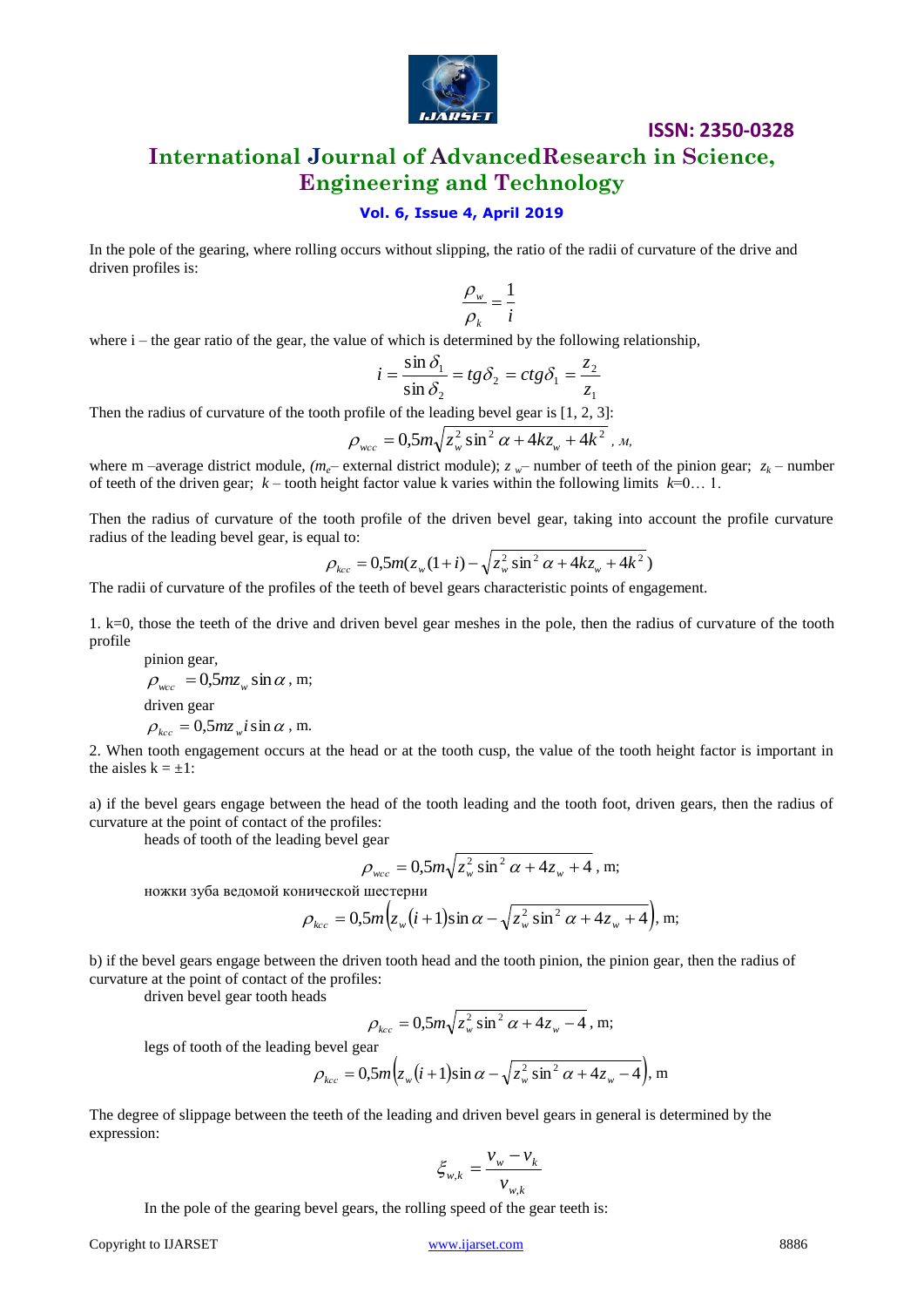

### **ISSN: 2350-0328 International Journal of AdvancedResearch in Science, Engineering and Technology**

### **Vol. 6, Issue 4, April 2019**

$$
v_{w,kcc} = \pi m z_w i n_k \sin \alpha ,
$$

The rolling speeds of the teeth of the leading and driven conical gears are the same, i.e. the degree of slippage in the pinion gearing bevel gear is zero.

For the general case, the rolling speed of the teeth of the bevel gears:

pinion gear

$$
v_{w(b)cp} = \pi m z_w i n_k \sin \alpha \sqrt{z_w^2 \sin^2 \alpha + 4k z_w + 4k^2}
$$
, m/s;

driven gear

$$
v_{w(b)cp} = \pi n_{k} m(z_w t + 1) \sin \alpha \sqrt{z_w} \sin^2 \alpha + 4kz_w + 4k
$$
, nvs,  

$$
v_{k(b)cp} = \pi n_{k} m(z_w (t+1) \sin \alpha - \sqrt{z_w^2 \sin^2 \alpha + 4kz_w + 4k^2}),
$$
 m/s.

The degree of slippage between the teeth of bevel gears depends on the rolling speed of the teeth of the driving and driven gears in the area of their contact:

а) gearing bevel gears occurs between the head of the tooth leading and the leg of the tooth, driven gears:

relative to the tooth head of the leading bevel gear,  

$$
\xi_w = \frac{(i+1)\sqrt{z_w^2 \sin^2 \alpha + 4kz_w + 4k^2} - z_w \sin \alpha}{i\sqrt{z_w^2 \sin^2 \alpha + 4kz_w + 4k^2}},
$$

relative to the tooth legs of the leading bevel gear,  
\n
$$
\xi_k = \frac{(i+1)\sqrt{z_w^2 \sin^2 \alpha + 4kz_w - 4k^2} - z_w \sin \alpha}{i\sqrt{z_w^2 \sin^2 \alpha + 4kz_w - 4k^2}}.
$$

;

б) gearing bevel gears occurs between the tooth leg and the head of the tooth, driven gears: relative to the tooth head driven bevel gear,

d driven bevel gear,  
\n
$$
\xi_k = \frac{\sqrt{z_w^2 \sin^2 \alpha + 4kz_w + 4k^2}}{(i+1)\sqrt{z_w^2 \sin^2 \alpha + 4kz_w + 4k^2} - z_w \sin \alpha}
$$

relative to the tooth legs driven bevel gear,

s driven bevel gear,  
\n
$$
\xi_k = \frac{\sqrt{z_w^2 \sin^2 \alpha + 4kz_w - 4k^2}}{(i+1)\sqrt{z_w^2 \sin^2 \alpha + 4kz_w - 4k^2} - z_w \sin \alpha}
$$

The soliting speeds to the teech still the bealing and lation varied gears are the same, i.e. the degree of shyresters in the lation gears are the same i.e. the degree of shyresters in the term is the term of the gears of The results of the calculation of the relative slip between the teeth of bevel gears can be positive or negative. Its positive value corresponds to when the gearing in the gear occurs between the head of the tooth leading and the tooth foot of the driven gear, its negative value belongs when the gearing occurs between the tooth foot leading and the tooth head of the driven gear.

Sliding speed between the teeth of the driving and driven bevel gears in the area of their contact occurs:

when gear teeth engagement occurs between the head of the tooth, the drive and the pinion gear

$$
v_{ckck} = \pi n_k m \Big( z_w (i+1) \sqrt{z_w^2 \sin^2 \alpha + 4k_w + 4k^2} - z_w \sin \alpha \Big), \text{ m/s};
$$

when gear teeth engagement occurs between the leg, the leader and the tooth head of the driven bevel gear,  $^{2}$  ain  $^{2}$   $\alpha + 4k$   $4k^{2}$ 

$$
v_{ckck} = \pi n_k m \Big( z_w (i+1) \sqrt{z_w^2 \sin^2 \alpha + 4k_w - 4k^2} - z_w \sin \alpha \Big), \text{ m/s.}
$$

A positive value of the sliding speed corresponds to when the engagement occurs between the head of the tooth and the leading tooth of the driven bevel gear. Its negative value indicates that the rolling speed of the head of the tooth of the driven gear in this area of the tooth is more than the rolling speed of the pinion gear.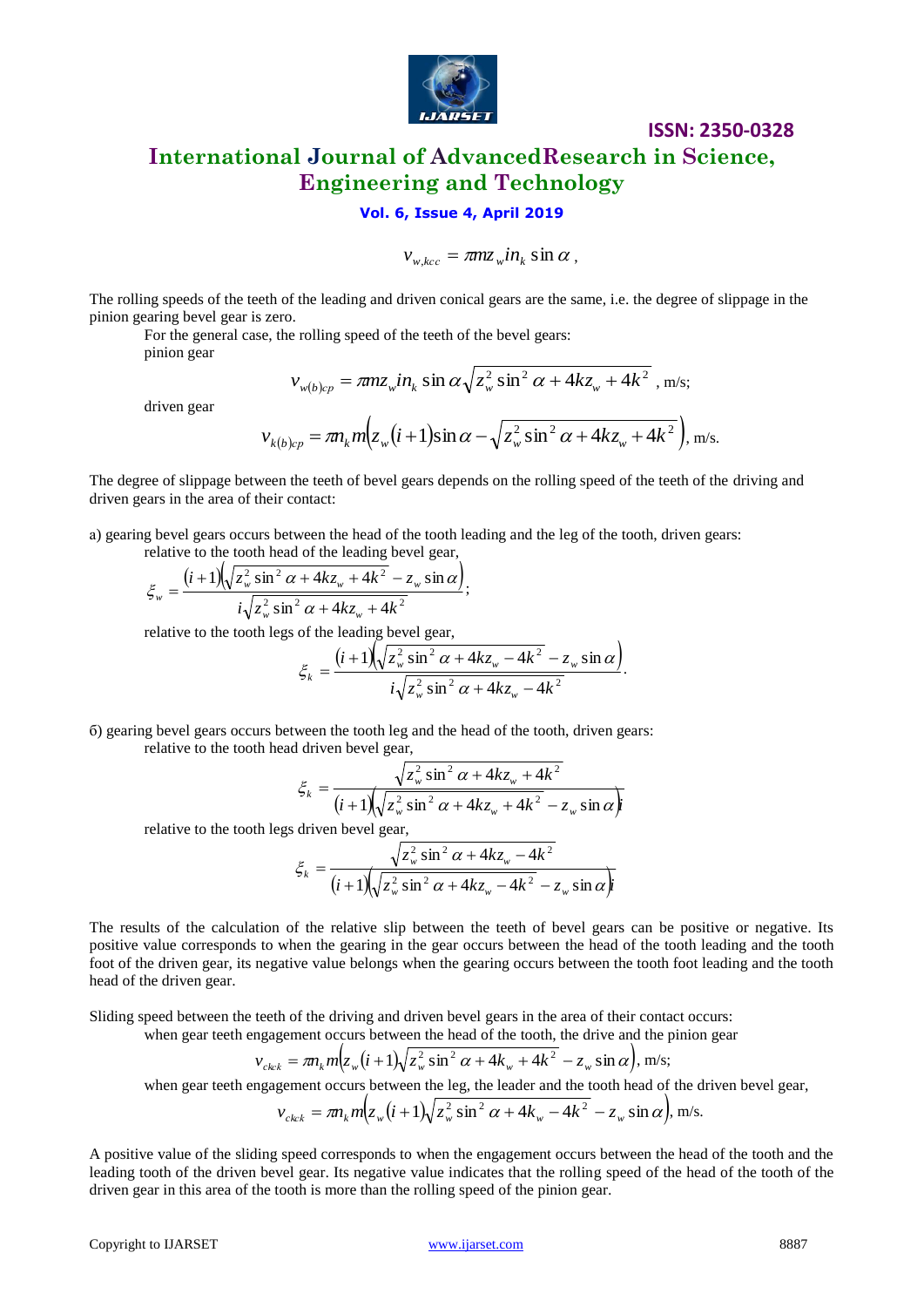

### **ISSN: 2350-0328 International Journal of AdvancedResearch in Science, Engineering and Technology**

### **Vol. 6, Issue 4, April 2019**

The total rolling speed of the teeth of the gears characterizes the thickness of the oil film between the gear teeth and is the sum of the rolling speed of the teeth of the driving and driven gears at the point of contact:<br> *v v <sub>cymep</sub>* =  $m_k m(z_w(i+1) \sin \alpha(i-1) (z_w^2 \sin^2 \alpha + kz_w + 4k^2)^{1/2})$ , *n* 

the total rolling speed of the head, the leading and the legs of the driven bevel gears,

$$
v_{cymcp} = \pi n_k m (z_w (i+1) \sin \alpha (i-1) (z_w^2 \sin^2 \alpha + kz_w + 4k^2)^{1/2}),
$$
 m/s.

the total rolling speed of the legs, the leading and the heads of the driven bevel gears,

$$
v_{cymcp} = \pi n_k m (z_w (i+1) \sin \alpha (i-1) (z_w^2 \sin^2 \alpha + kz_w + 4k^2)^{1/2}), \text{ m/s.}
$$
  
ling speed of the legs, the leading and the heads of the driven bevel gears,  

$$
v_{cymcp} = \pi n_k m (z_w (i+1) \sin \alpha (i-1) (z_w^2 \sin^2 \alpha + kz_w - 4k^2)^{1/2}), \text{ m/s.}
$$

The slip path between the gear teeth determines the tooth wear rate, and it depends on the gearing module, the degree of slippage and the number of teeth of the internal gear. To calculate the sliding path between the teeth of bevel gears, the dependence is obtained:<br> $S = \frac{\pi m(i + 1)(z_w^2 \sin^2 \alpha + kz_w \pm 4k^2 - z_w \sin \alpha)}{m}$ , m. (2) dependence is obtained:

$$
S = \frac{\pi m(i+1)(z_w^2 \sin^2 \alpha + kz_w \pm 4k^2 - z_w \sin \alpha)}{z_k}, \text{m.}
$$
 (2)

As usual, the gear ratio of the gearing is calculated by the ratio of the radii of rotation of the driven gear to the radius of the pinion gear along the pitch circles of the gear wheels that are engaged. In fact, in the work of a gear drive, the location of the contact teeth of the gears constantly changes relative to the pitch circle along the engagement line in accordance with it, the radii of rotation of the gear teeth also change. As in the process of engagement, the location of the contact relative to the axis of rotation of the gears is constantly changing with a constant center gear distance [1]. In this case, the gear ratio gearing bevel gears at the point of contact of the teeth is determined when the teeth gearing occurs:

between the head of the tooth of the pinion gear and the leg of the tooth of the driven gear,

$$
i = \frac{d_{ikck} - km}{d_{iwcw} + km} = \frac{z_k - k}{z_w + k},
$$

between the pinion tooth pinion and the pinion gear tooth,



Fig.2. Changes in the actual gear ratio of the bevel gear transmission depending on the tooth height ratio

$$
i = \frac{d_{ikck} + km}{d_{iwcw} - km} = \frac{z_k + k}{z_w - k}
$$

According to the graph presented in Fig. 2 it can be judged that the actual gear ratio of the bevel gear transmission, depending on the ratio of the height of the tooth, will change according to a linear pattern.